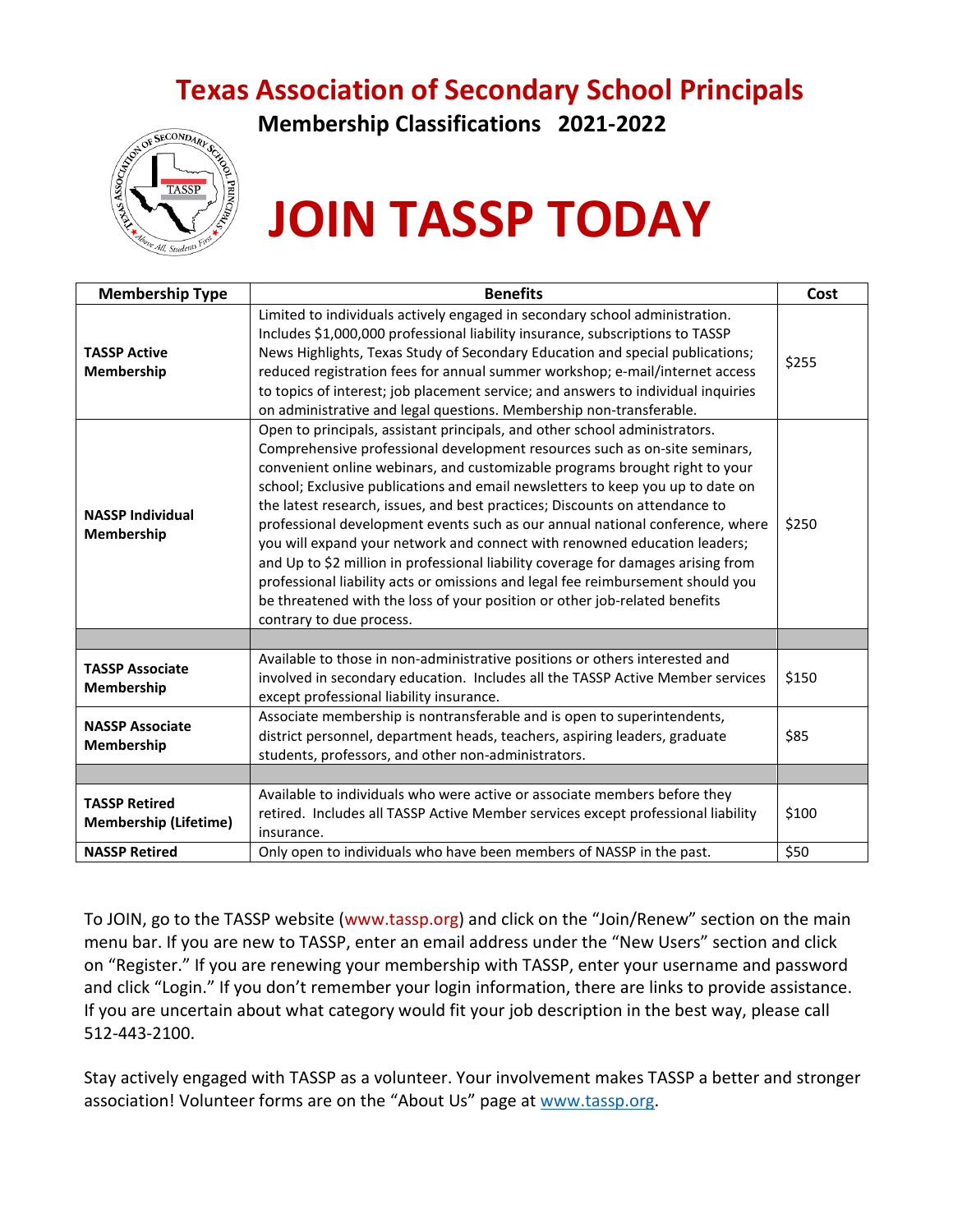# **Texas Association of Secondary School Principals**

## **Summary of Professional Liability Insurance Coverage**

**SECONDAR** 

| <b>WHAT THE POLICY COVERS:</b>                                                                                                                                                                                                                                                                                                                                                                                                                                                                                                                                                                                                                                                                                                                                            | <b>WHAT THE POLICY PAYS:</b>                                                                                                                                                                                                                                      |
|---------------------------------------------------------------------------------------------------------------------------------------------------------------------------------------------------------------------------------------------------------------------------------------------------------------------------------------------------------------------------------------------------------------------------------------------------------------------------------------------------------------------------------------------------------------------------------------------------------------------------------------------------------------------------------------------------------------------------------------------------------------------------|-------------------------------------------------------------------------------------------------------------------------------------------------------------------------------------------------------------------------------------------------------------------|
| <b>Coverage A - Liability Coverage</b>                                                                                                                                                                                                                                                                                                                                                                                                                                                                                                                                                                                                                                                                                                                                    |                                                                                                                                                                                                                                                                   |
| A. The company will pay on behalf of the INSURED all sums which the INSURED shall<br>become obligated to pay by reason of liability imposed by law for monetary damages<br>resulting from any CLAIM made against the INSURED arising out of an OCCURRENCE in<br>the course of the ACTIVITIES OF THE INSURED IN HIS/HER PROFESSIONAL CAPACITY<br>and caused by any acts or omissions of the INSURED or any other person for whose acts<br>the INSURED is legally liable. The Company shall defend any suit seeking monetary<br>damages which are payable under the terms of the policy, even if such suit be groundless,<br>false or fraudulent; but the Company may make such investigation, negotiation and<br>settlement of any CLAIM or suit as it may deem expedient. | \$1,000,000 per insured per occurrence, with<br>limit of \$3,000,000 per occurrence.                                                                                                                                                                              |
| B. As respects Coverage A, this policy applies only to OCCURRENCES (as defined) during<br>the policy period.                                                                                                                                                                                                                                                                                                                                                                                                                                                                                                                                                                                                                                                              |                                                                                                                                                                                                                                                                   |
|                                                                                                                                                                                                                                                                                                                                                                                                                                                                                                                                                                                                                                                                                                                                                                           |                                                                                                                                                                                                                                                                   |
| <b>Coverage B - Reimbursement of Attorney Fees</b><br>In accordance with TASSP policy, an active member must receive written approval from the<br>Executive Director to employ an attorney.                                                                                                                                                                                                                                                                                                                                                                                                                                                                                                                                                                               |                                                                                                                                                                                                                                                                   |
| A. The Company will reimburse the insured for a CLAIM for reasonable and necessary<br>attorney fees which the insured is legally obligated to pay to an attorney, but without<br>obligation to furnish such attorney, for the defense of any action brought against such<br>insured arising out of the following activities:                                                                                                                                                                                                                                                                                                                                                                                                                                              | Annual aggregate of \$1,000,000 for all claims.                                                                                                                                                                                                                   |
| 1. Incurred in the defense of a criminal action or proceeding against the insured, including<br>an investigation of the insured by a law enforcement authority or agency, arising out of<br>activities of the insured in his/her professional capacity;                                                                                                                                                                                                                                                                                                                                                                                                                                                                                                                   | \$5,000 limit and \$5,000 limit when combined<br>with B.A.5.                                                                                                                                                                                                      |
| 2. Incurred in the defense of an action or proceeding against the INSURED involving<br>dismissal, tenure, salary, leave of absence, assignment, resignation or other professional<br>rights, duties and responsibilities, arising within the scope of employment, provided,<br>however that final judgment is rendered in favor of the INSURED. However, the company<br>will pay a maximum of \$500 for reimbursement of attorney's fees without regard to final<br>judgment.                                                                                                                                                                                                                                                                                             | \$15,000 limit if the insured prevails; \$5,000<br>limit without regard to final judgment at local<br>board level in instances of dismissal, non-<br>renewal or termination of a non-probationary<br>contract. \$1000 limit without regard in other<br>instances. |
| 3. Incurred in the defense of an action or proceeding against the INSURED involving the<br>issuance, suspension, cancellation or revocation of any credential, life diploma, or<br>certification document issued by the State Board of Education or Commission on<br>Credentials, provided, however, a final judgment is rendered in favor of the INSURED.<br>However, the company will pay a maximum of \$500 for reimbursement of attorney fees<br>without regard to final judgment;                                                                                                                                                                                                                                                                                    | \$15,000 limit if the insured prevails. \$1000<br>limit without regard in other instances.                                                                                                                                                                        |
| 4. Incurred in the defense of an action or proceeding based upon an alleged violation of civil<br>rights guaranteed by the Constitution or civil rights statutes of the United States or of any<br>state arising out of ACTIVITIES OF THE INSURED IN HIS/HER PROFESSIONAL<br>CAPACITY and not otherwise covered; and                                                                                                                                                                                                                                                                                                                                                                                                                                                      | \$15,000 limit.                                                                                                                                                                                                                                                   |
| 5. Incurred in the defense of an action or proceeding alleging intentional or negligent sexual<br>misconduct;                                                                                                                                                                                                                                                                                                                                                                                                                                                                                                                                                                                                                                                             | \$5,000 limit and \$5,000 limit when combined<br>with B.A.1.                                                                                                                                                                                                      |
| B. As respects Coverage B, this policy applies only to actions resulting from activities of the<br>INSURED which first take place during the policy period.                                                                                                                                                                                                                                                                                                                                                                                                                                                                                                                                                                                                               |                                                                                                                                                                                                                                                                   |

| Coverage C - Bail Bonds                                                                                                                                                                                                    |                |
|----------------------------------------------------------------------------------------------------------------------------------------------------------------------------------------------------------------------------|----------------|
| A. The company will pay the premium for Bail Bond(s) required of the INSURED arising out<br>of ACTIVITIES OF THE INSURED IN HIS/HER PROFESSIONAL CAPACITY, but without<br>obligation to apply for or furnish such bond(s). | \$1,000 limit. |
| B. As respects Coverage C, this policy applies only to any Bail Bond(s) required as a result<br>of activities of the INSURED during the policy period.                                                                     |                |

| Identity Theft: Reimbursement of Attorney fees. | \$10,000 limit. |
|-------------------------------------------------|-----------------|
| Assault Related Personal Property Damage.       | \$2.500 limit.  |